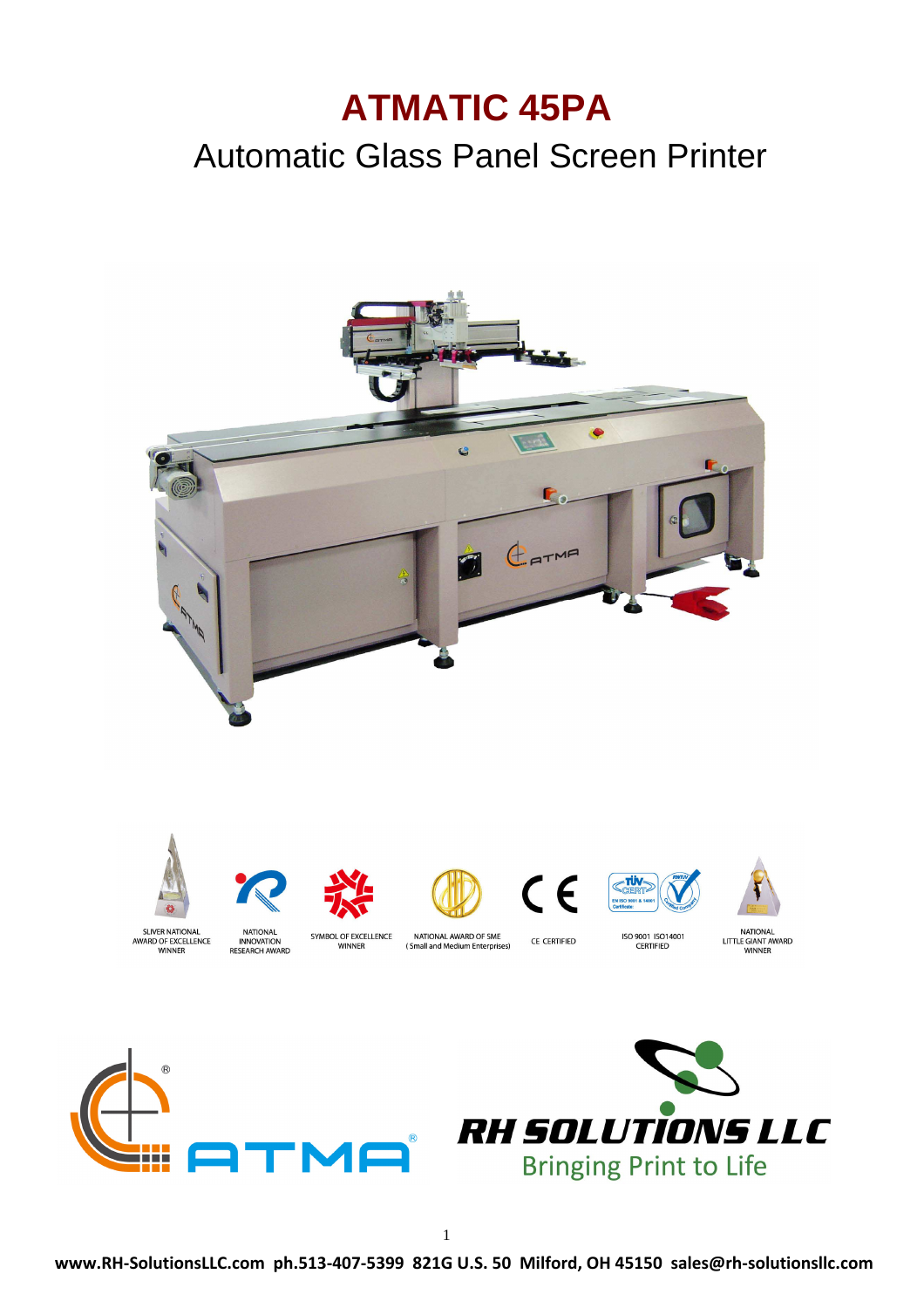

# **APPLICATION :**

Dedicated to automatic screen printing on thick non-deformation flat substrate, such as acrylic, name-plate, sign and glass, etc.

## **CHARACTERISTIC :**

#### **MECHANISM**

☺ Works in coordination full automatic mechanism, use the square tube to link with angle bar by welding, additional two pieces of the slotted steel bar were welded onto chassis to enhance strength of whole machine body rigidity.

### **WORK FLOW CYCLE**

☺ Works in coordination to receive flat glass from Cleaner, automatic inlet→automatic registering→ right left bilateral nesting bar→printing→connecting with IR conveyor dryer→off-loading. Fully automatic transit, easy operation and fast processing to accomplish printing, directly delivered into IR drying to save manpower.

#### **CENTRAL SHUTTLE TABLE**

- ☺ Adopts linear guide rail cylinder to drive shuttle table up down and clamping substrate in position.
- ☺ Shuttle table movement is driven by servo motor transmission to work in coordinate with magnetic attraction to secure printing accuracy.

#### **PRINTING MECHANISM**

- ☺ Printing stroke is driven by DC motor and toothed belt transmission onto linear guide rails, stable printing speed and stepless speed adjustment.
- ☺ Structure of vertical base adopts linear guide rails plus Aluminum alloyed jointless formation, durable and high precision.
- ☺ Screen frame fine adjustment registration structure, fast and efficient adjusting position for screen and substrate registration.
- ☺ Six printing cycle modes, selectable cycle mode depends upon printing requirement for different substrates, fast and convenient achieving efficient printing.

#### **REGISTRATION**

- ☺ Use guide rail cylinders to work in coordination with plastic plates, achieves precise registering the substrate without damage surface of substrate.
- ☺ Plastic plates (used for masking to print edge-to-edge) are also used for edge alignment to assure full printing area perfectly.